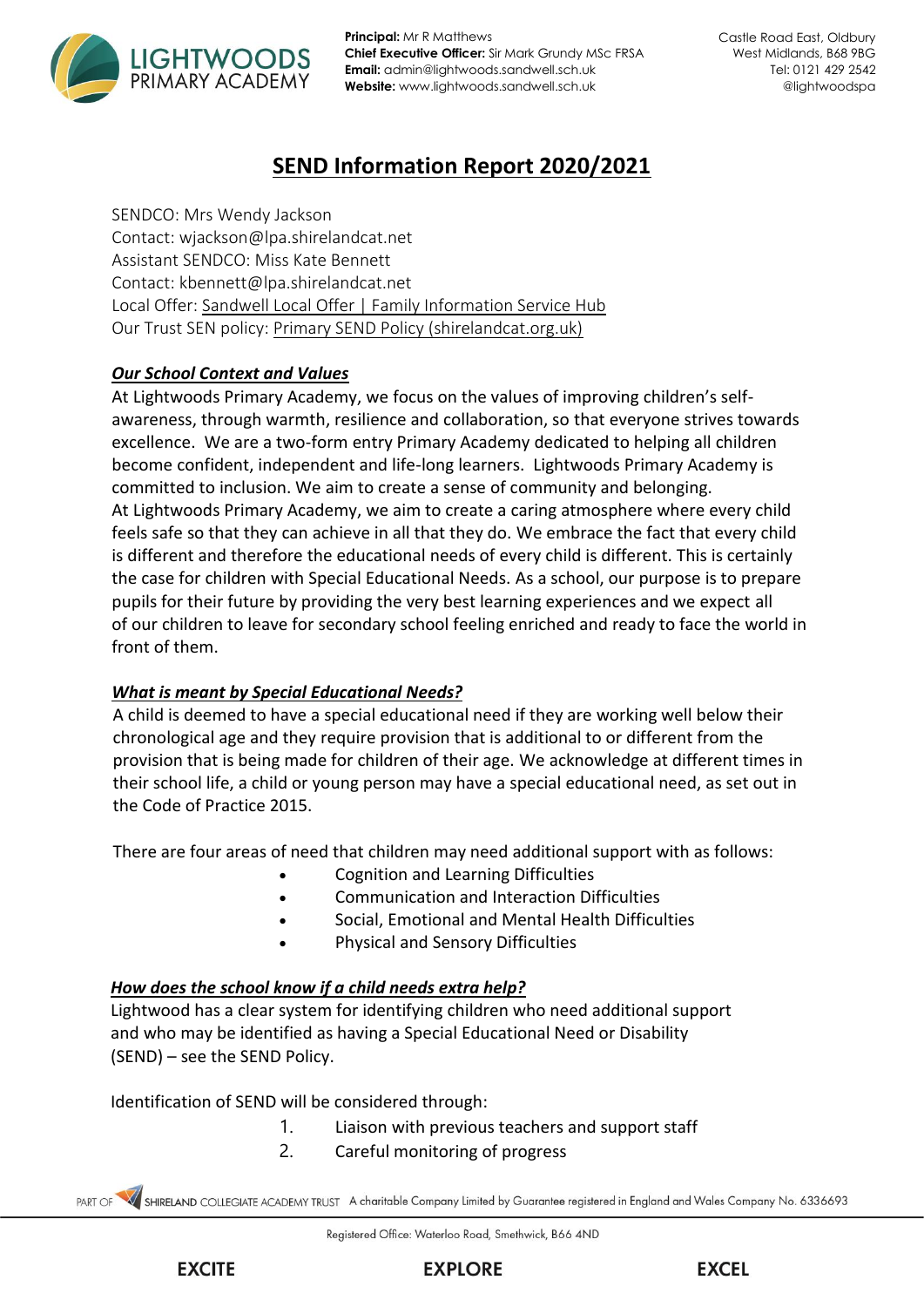

- 3. Concerns raised by parents
- 4. Concerns raised by staff
- 5. Health diagnosis through the child's GP or Paediatrician

#### *What should I do if I think my child has Special Educational Needs?*

If you have concerns that your child may have additional needs and requires support, then you are strongly encouraged to see their class teacher or Mrs Jackson, the SENDCo, to discuss this as soon as possible.  

If the school considers there is a gap in their learning or a barrier preventing learning, then early intervention to eradicate the lack of progress will be put in place within class, either through differentiated activities or focussed interventions in order to close the gap in their learning.  

#### *How will school support my child?*

Lightwoods Primary Academy has an array of resources and provision for children who may be in need of additional support at any stage of their school life **(see Whole School Provision Map).**  

#### **Whole School Approach**

The progress of students with SEND is delivered in the first instance through a relentless focus on Quality First Teaching. At Lightwoods Primary Academy, our approach to teaching is clear and focused, but also adapted to the students in our classes. Underpinning all of our whole school approach is the graduated approach cycle of:



This helps us to ensure that the work we do with students meets their needs, has a purpose and an aim, and then achieves that aim. If the intervention results in insufficient progress, then the cycle begins again, assessing and planning a new intervention.

#### **The school Profile: 2021-2022**

| Overall     | <b>EHCPS</b> | Communication &    | Cognition & | <b>SEMH</b> | Sensory  |
|-------------|--------------|--------------------|-------------|-------------|----------|
| <b>SEND</b> |              | <b>Interaction</b> | Learning    |             | and      |
|             |              |                    |             |             | Physical |
| 34          |              |                    |             |             |          |

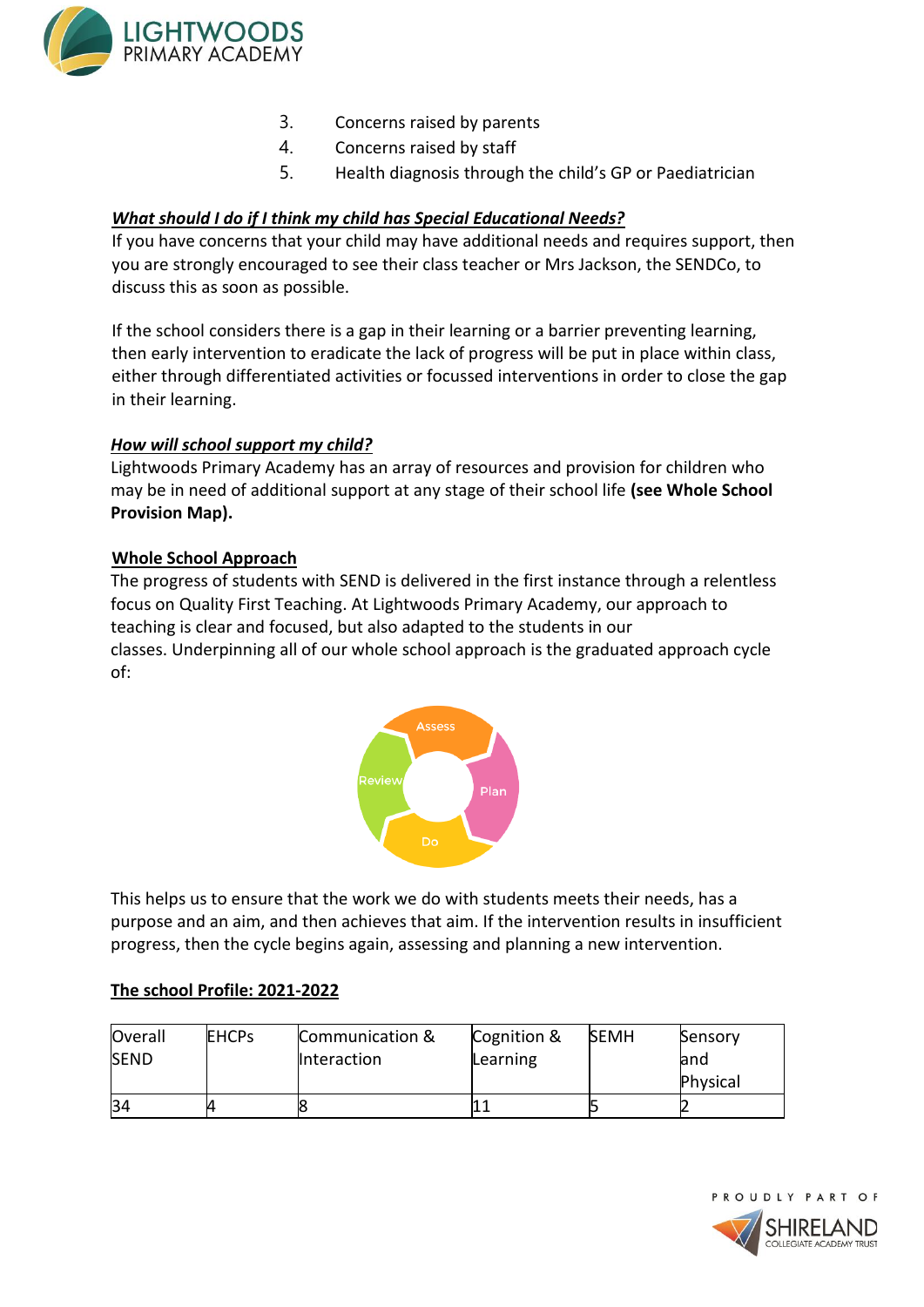

#### *What specialist services and expertise are available at or accessed by the school?*

We liaise with many outside agencies including specialist teachers, educational psychologists, speech and language therapists, occupational health therapists, physiotherapists, school nurses, social workers, police community support officers, mental health services and paediatricians. We also have measures in place to prevent bulling [\(Primary Anti-Bullying Policy \(shirelandcat.org.uk\)\)](https://www.shirelandcat.org.uk/wp-content/uploads/2020/12/PrimaryAnti-Bullying-Policy.pdf) and to meet the needs of pupils with physical disabilities.

#### **Lightwoods Primary Academy Provision**

Pupils' specific areas of need are supported through interventions e.g. small group sessions, or in class support delivered by teaching assistants or the class teacher. Targets are set prior to the intervention and progress and achievement is monitored throughout. All interventions are planned and delivered across the school. Listed below are many of the interventions which are used in the school to support these areas:

#### **Communication and interaction**

• Speech and Language Therapist programme - needs-led, a small number of students have external sessions for Speech and Language

#### **Cognition and learning**

• NESSIE reading and spelling programme – Daily (between home and school), weekly computer-based work on a commercial programme

• Accelerated Reader – all students assessed termly on accelerated reader to assess level of reading and then choose a book at an appropriate level. Quizzes available once a book is finished to evaluate comprehension of text and reading level.

• TA interventions for reading – a small number of students receive direct intervention from teaching assistants and/or class teachers for their reading needs

## **Social, emotional and mental health**

- Lego Therapy
- Fun Fit
- Drawing/Talking therapy
- A small number of students have external sessions for SEMH

#### **Sensory and/or physical needs**

- Enlarged texts regularly available for students requiring adaptation
- Hearing impairment support We access the external Hearing Impairment Services to provide advice and support as needed.
- TA support in key lessons students with significant needs are offered support where possible, on a needs-led basis
- Sensory Intervention Room students who require a space to use are able to access the Sensory Room

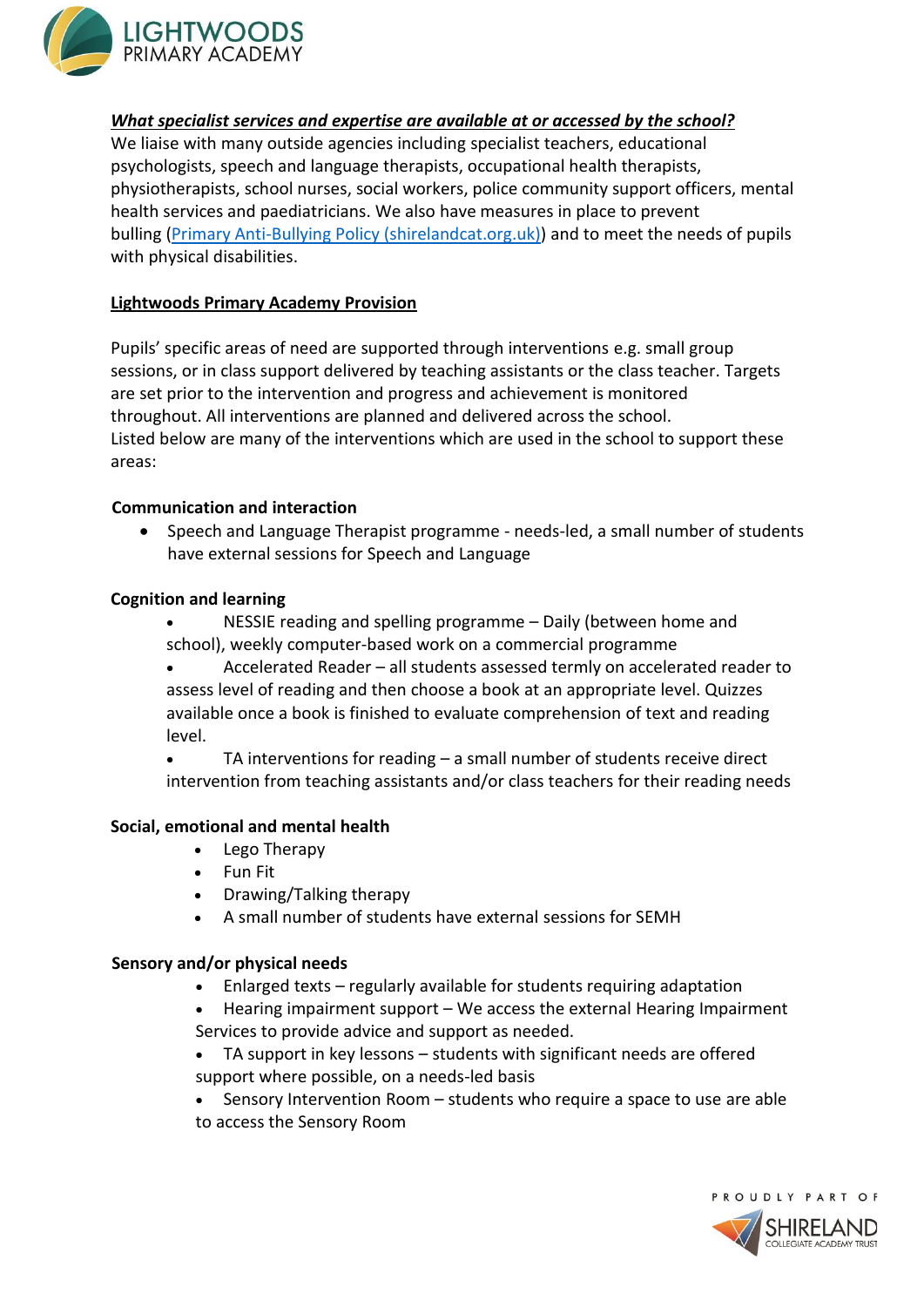

• See further how our trust meets the needs of pupils with physical disabilities: [Accessibility Plan Guidance \(shirelandcat.org.uk\)](https://www.shirelandcat.org.uk/wp-content/uploads/2021/03/Accessibility-Plan-2021.pdf)

## **Our Learning Environment**

## **Adaptations made to the learning environment Our Accessibility Plan: [Accessibility Plan Guidance \(shirelandcat.org.uk\)](https://www.shirelandcat.org.uk/wp-content/uploads/2021/03/Accessibility-Plan-2021.pdf) Pictures of key rooms/timetables?**

#### *How are children's special educational needs monitored and reviewed?*

All interventions are planned and delivered across the school. Progress is monitored throughout the interventions and the impact of the intervention is evaluated. During the review session with parents/carers, teachers will give a copy of the ITP which outlines strategies to support their child and may give suggestions of extra activities they can do at home and where necessary possible resources that can be used.

#### *How do you evaluate the effectiveness of SEN Provision?*

We evaluate the effectiveness of provision for pupils with SEN by:

- Reviewing the impact of interventions after 8-10 weeks
- Monitoring by the SENCO
- Holding annual reviews for pupils with statements of EHC plans

**A full list of our external partners who we work with can be found in our contribution to the Local Offer.** Extending our school approach, we commission using an outcomes-based approach. This enables us to hold our partners and ourselves to account.

## *How are the school's resources allocated and matched to children's Special Educational Needs?*

All resources are matched and allocated based on the individual needs of the child.  Children who have more complex needs will have more school resources allocated to them in order to help them make progress in their learning and social and emotional intelligence.  Provision of resources is monitored very closely to allow us to respond swiftly and precisely to all children's needs.  

Please see the **Lightwoods Provision Map** for an outline of resources and interventions we are able to offer.

## *What training have the staff supporting children with Special Educational Needs had or currently having?*

Our SENDCo is fully qualified and accredited and our Assistant SENDCo is currently completing her NASENCO training. All teaching and support staff are trained to support reading, writing, maths and wellbeing. 

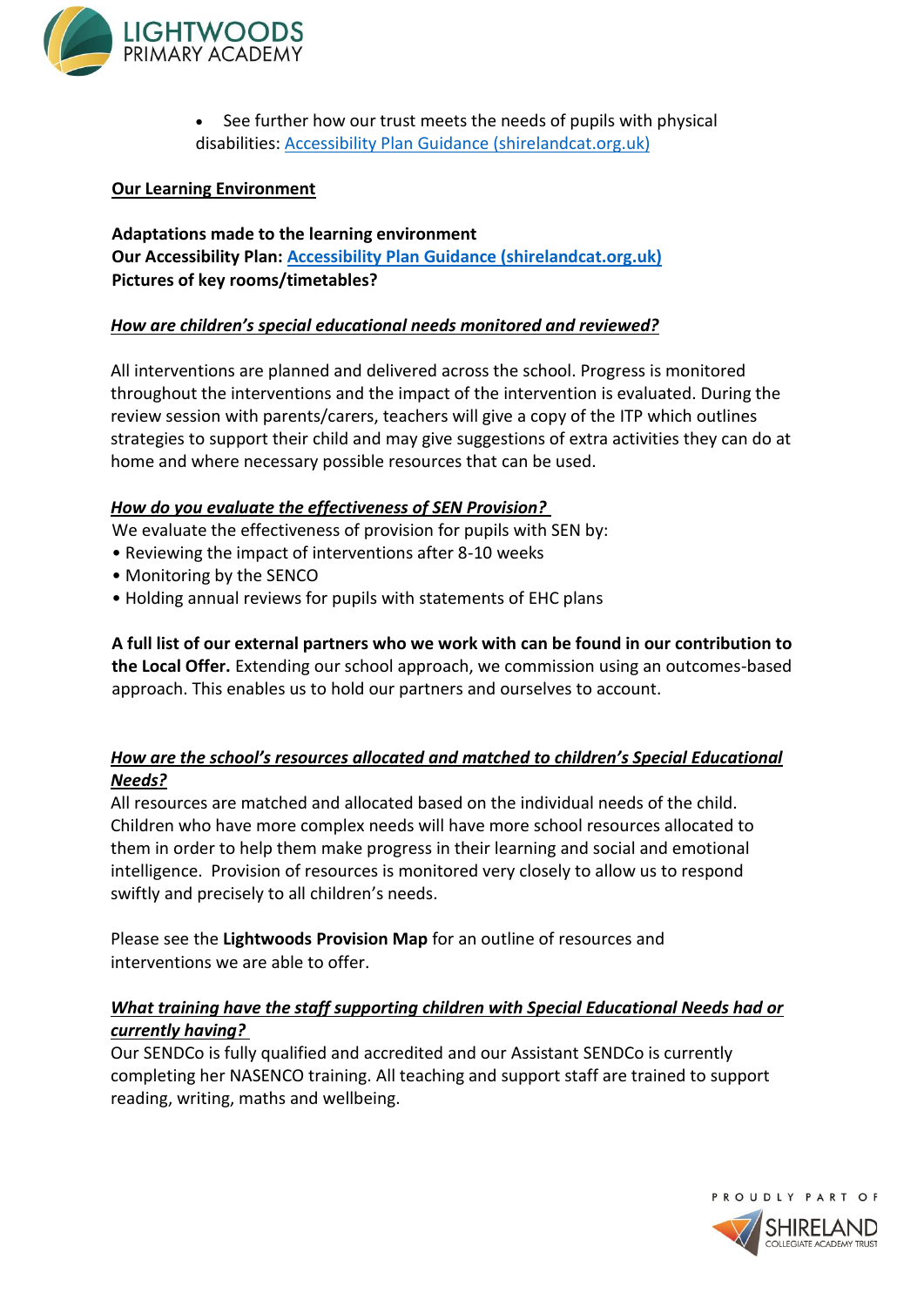

#### *What opportunities will there be to discuss my child's progress?*

At Lightwoods Primary Academy, we welcome you to make an appointment to discuss your child's progress and wellbeing with either their class teacher or the SENDCo at any time. We will offer you advice and practical ways that you can help your child at home.  As part of our commitment to you we offer an open door policy as we believe that your child's education should be a partnership between parents and all adults within school. We will communicate with you on a regular basis, especially if your child has complex needs.  

You will also be able to attend at least two Parent Consultation Meetings and book further appointments with the SENDCo at this time, should you want to.   

If your child is on the SEN register and receiving specialist support where a number of outside agencies may be involved, you will be invited to meet with the SENDCo to discuss your child's progress more regularly and at Annual reviews if your child has an Education and Health Care Plan.  

#### *How will my child be able to contribute their views?*

We have a School Council made up from representatives from each class across the school and all children are encouraged to share their views within class.  If your child has a statement of Special Educational Need, then their views will be sought before any meetings.   

Our curriculum also encourages children to express themselves through discussion, the spirit of enquiry and by articulating their learning. 

## *How will my child be included in activities outside of the classroom including school trips?*

All children are included in all parts of the curriculum and where necessary all possible reasonable adjustments will be made to ensure that all children can take a full part in all school activities.  

# *How will the school prepare and support my child when joining the school and transferring to a new school?*

We liaise closely with staff in other schools and parents when receiving children from or transferring children to another school.  A phased transition may be the most appropriate for our most vulnerable children and visits to the school prior to transition or by our staff to visit children in their current school may be advisable.  

Within school, we hold Transition Meetings at the end of the Summer Term for children we feel may find transition particularly difficult, or those who have more complex needs.   

For transition to high school, the SENDCo, and class teacher plan transition activities carefully.  For our most vulnerable children, our SENDCo and Year 6 teacher work closely

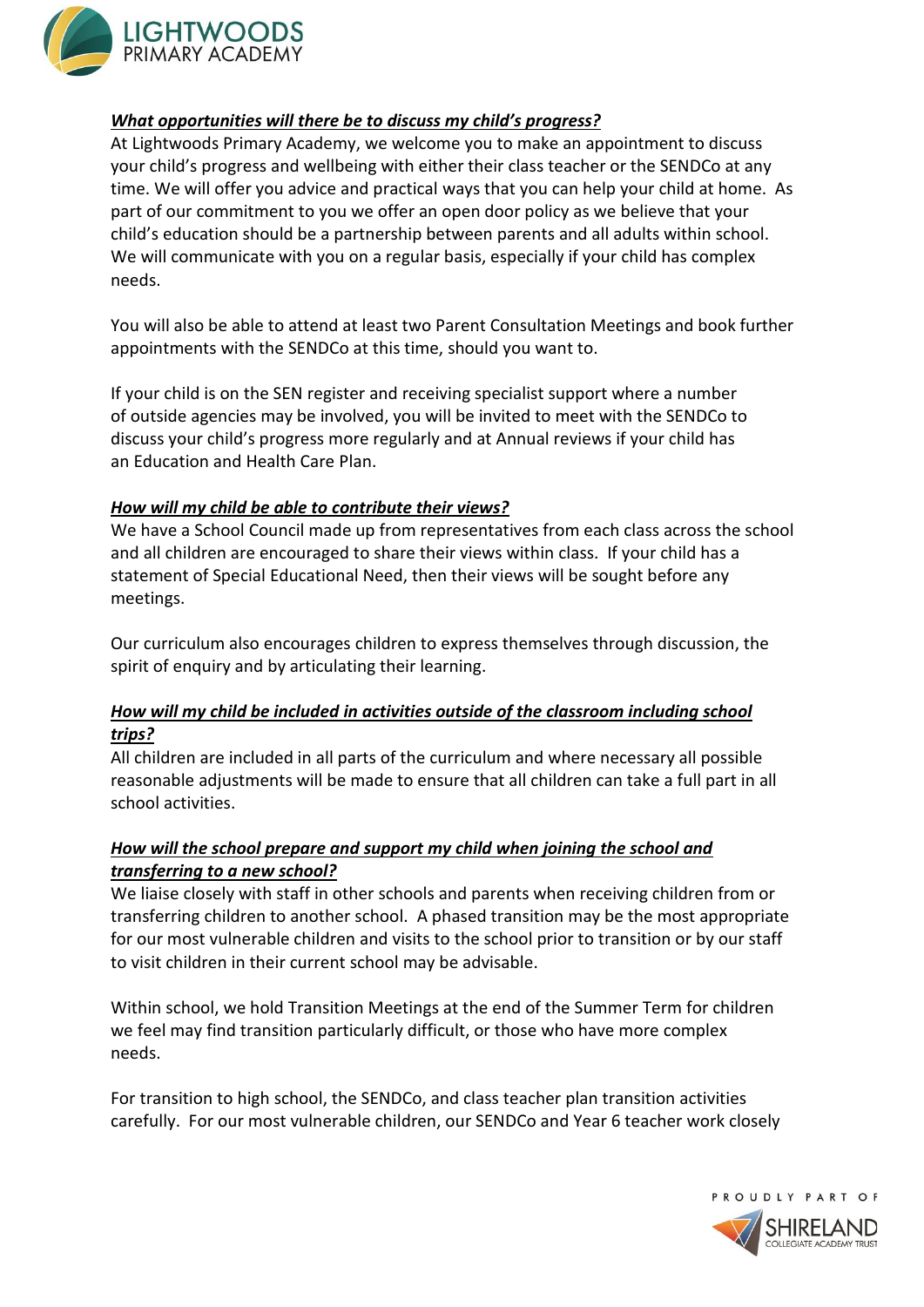

together to liaise with appropriate staff at the Secondary school, organising additional visits, days and tours or for children to take part in summer schools if appropriate.  

## *Who can I contact for further information?*

The first point of contact would be your child's class teacher to share any concerns you have.  

You can phone the school on: **0121 429 2542**

You can arrange to meet Mrs Jackson, our SENDCo.  

Look at the SEN policy on our website  

Contact SENDIASS – 0121 500 4010 or [https://www.actionforchildren.org.uk/in-your](https://www.actionforchildren.org.uk/in-your-area/services/disability/sandwell-iass/)[area/services/disability/sandwelliass/](https://www.actionforchildren.org.uk/in-your-area/services/disability/sandwell-iass/)   

## *Who should I contact if I am considering whether my child should join the school?*

Contact the school office in the first instance and arrange a meeting with the Head of School and or SENDCo to look around and discuss how school might meet your child's needs.  

## *Outside agencies that help support our school*

Sandwell Inclusion support based at Connor Road 0845 352 7552 Anthony Atwell Educational Psychologist Michelle Duke Special Needs Advisory Teacher (SENTal) Amanda Barrie Behaviour Needs Advisory Teacher

Sandwell SEN Department Funding and admin 0121 569 8240

Speech and Language Therapist Physiotherapist Occupational Therapist Based at The Lyng Centre 0121 612 23 45 To make a referral FASTA line 0121 612 2010

Early Intervention Family Support Worker Julie Shepherd 0845 3528789

Sandwell Parent Partnership and Parent Voice 0121 552 0047

## *Complaints*

Our complaints procedure is detailed here: [Compliments and Complaints](https://www.shirelandcat.org.uk/wp-content/uploads/2020/12/ComplimentsComplaintsPolicy.pdf)  [\(shirelandcat.org.uk\)](https://www.shirelandcat.org.uk/wp-content/uploads/2020/12/ComplimentsComplaintsPolicy.pdf)

In outline form, it is summarised as:

Stage One: Discuss concerns informally with the Office Manager . Stage Two: Discuss concerns informally with a Senior Member of Staff Stage Four: Make a formal complaint to the Principal Stage Five: The complaints can be referred to the Chief Executive Officer Stage Six: Refer to the Chair of the Shireland Collegiate Academy Trust Stage Seven: Refer to Appeals Committee of Shireland Collegiate Academy